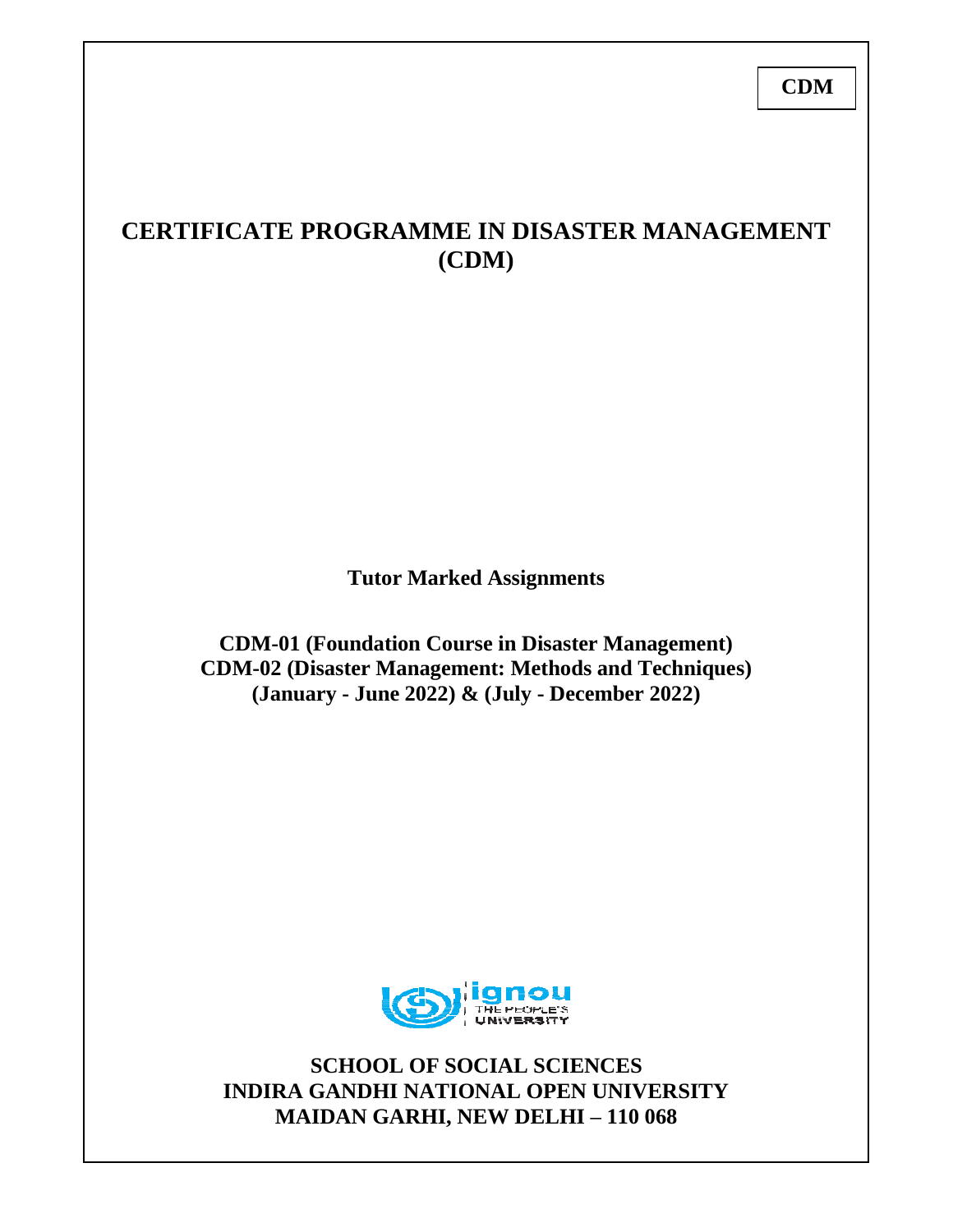## **CERTIFICATE PROGRAMME IN DISASTER MANAGEMENT (CDM)**

### **CDM-01 (Foundation Course in Disaster Management) CDM-02 (Disaster Management: Methods and Techniques)**

#### **Tutor Marked Assignments (January – June 2022) & (July – December 2022)**

Dear Student,

As per laid down guidelines of the University, you have to complete one assignment for each course opted by you.

Each assignment has questions to be answered in about 500 words, 250 words, and 100 words. You will find that the questions in the assignments are analytical and descriptive so that you can better understand and comprehend the concepts.

It is important that you write the answers to all the questions in your own words. Your answers should be within the approximate range of the word-limit set for each question. Remember, writing answers to assignment questions will improve your writing skills and prepare you for the term-end examination.

You are to submit the assignments to **the Coordinator of your Study Centre**. You must obtain a receipt from the Study Centre for the assignment/s submitted and retain it with you. It is desirable to keep with you a photocopy of the assignment/s submitted by you.

Once evaluated, the Study Centre will return the assignments to you. Please insist on this. The Study Centre will send the marks to the Student Evaluation Division at IGNOU, New Delhi.

#### **Submission**

| <b>Assignment Number</b>                                            | <b>Date of Submission</b>                                                                                                          | Whom to send                                                 |
|---------------------------------------------------------------------|------------------------------------------------------------------------------------------------------------------------------------|--------------------------------------------------------------|
| <b>Tutor Marked Assignments</b><br>$(TMAs)$ of<br>CDM-01 and CDM-02 | <b>March 31, 2022 for</b><br>January - June 2022<br><b>Batch</b><br>September 30, 2022 for<br>July - December 2022<br><b>Batch</b> | To<br>The Coordinator of the Study<br>Centre allotted to you |

### **Guidelines for Doing Assignments**

We expect you to answer each question as per instructions in the assignment. You will find it useful to keep the following points in mind:

- 1) **Planning:** Read the assignments carefully, go through the Units on which they are based. Make some points regarding each question and then rearrange them in a logical order.
- 2) **Organisation:** Be a little selective and analytical before drawing up a rough outline of your answer. Give adequate attention to question's introduction and conclusion.

Make sure that:

- a) The answer is logical and coherent,
- b) It has clear connections between sentences and paragraphs,
- c) The presentation is correct in your own expression and style.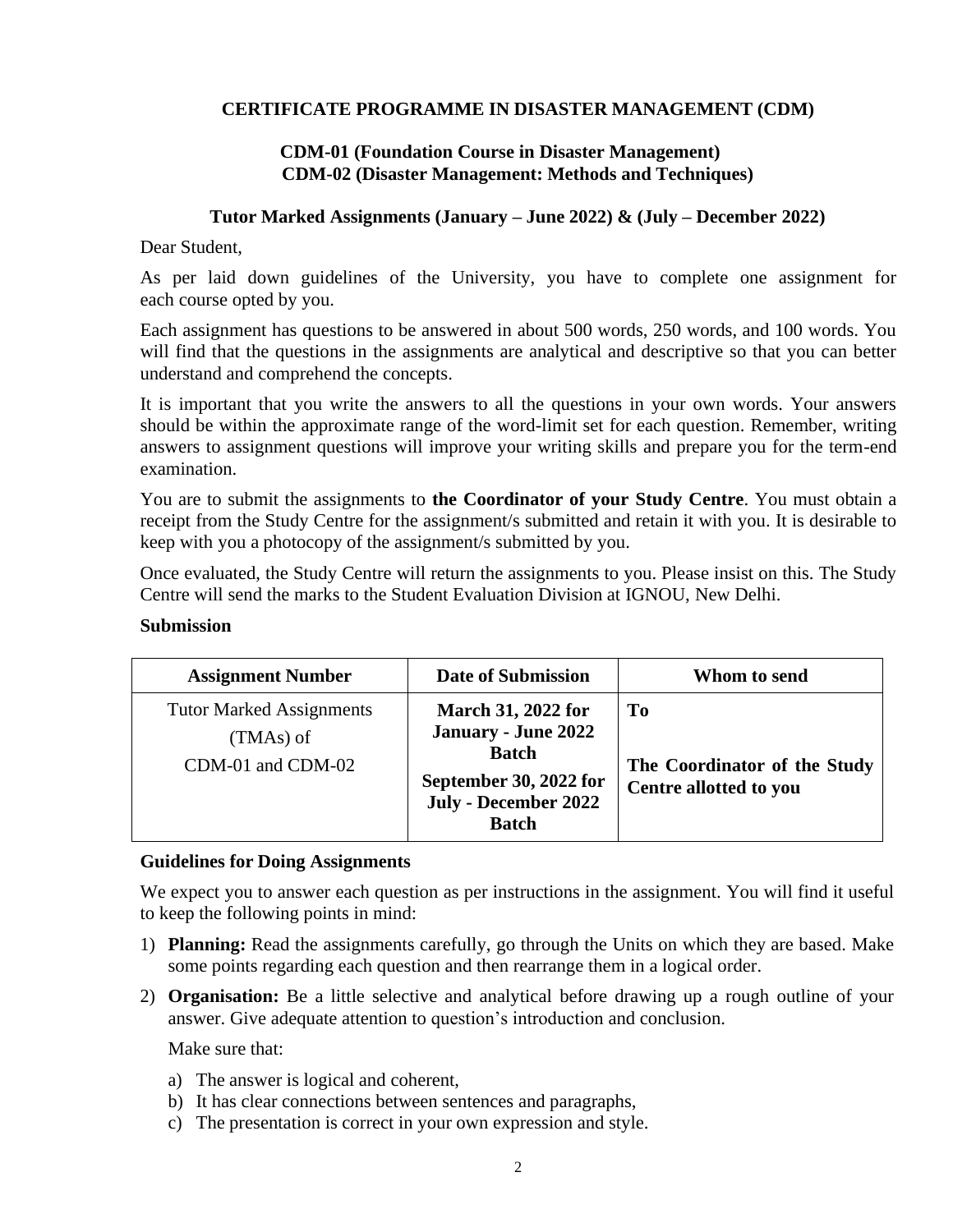3) **Presentation:** Once you are satisfied with your answer, you can write down the final version for submission. **It is mandatory to write all assignments neatly in your own handwriting.** If you so desire, you may underlining the points you wish to emphasise. Make sure that the answer is within the stipulated word limit.

Wishing you all the best.

**Programme Coordinator**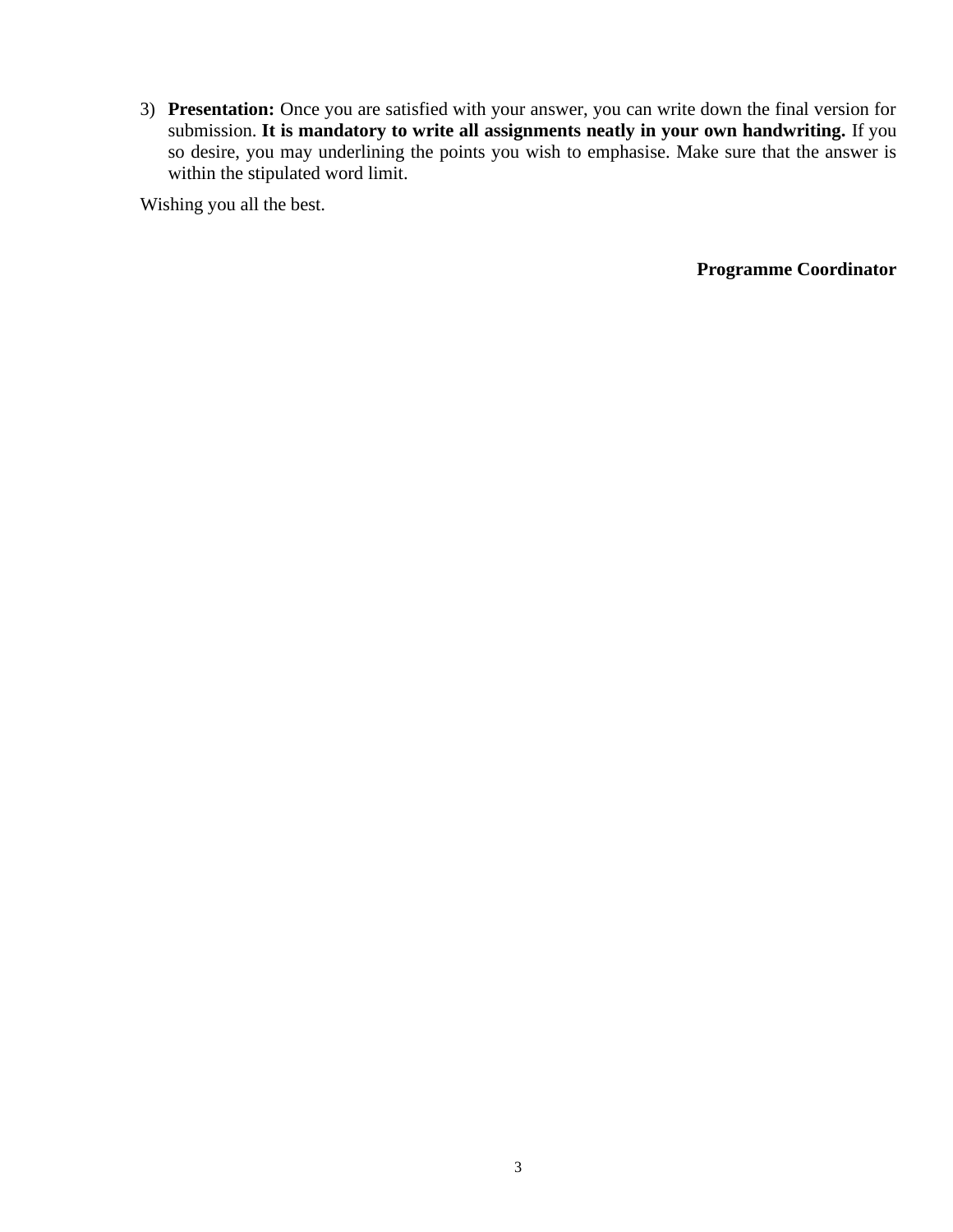# **CERTIFICATE PROGRAMME IN DISASTER MANAGEMENT (CDM) CDM-01 (Foundation Course in Disaster Management) Tutor Marked Assignment (January-June 2022) & (July-December 2022)**

# **Course Code: CDM-01 Assignment Code: CDM-01/AST/TMA/2022 Marks: 100**

Dear Student,

**Coverage:** This Assignment covers all the Blocks. Now read the following questions carefully and start working. You have to answer all the questions.

### **Section – I**

| Answer the following questions in about 500 words each. |                                                                                                                        | <b>Marks</b> |
|---------------------------------------------------------|------------------------------------------------------------------------------------------------------------------------|--------------|
| 1)                                                      | Define Disaster and highlight its nature.                                                                              | 20           |
| 2)                                                      | Describe the meaning and concept of planning in the context of<br>disaster preparedness.                               | 20           |
|                                                         | <b>Section - II</b>                                                                                                    |              |
|                                                         | Answer the following questions in about 250 words each.                                                                |              |
|                                                         | 3) Damage due to earthquakes depends on various factors'. Discuss.                                                     | 12           |
|                                                         | 4) Define epidemics and highlight its characteristics and causes                                                       | 12           |
|                                                         | 5) 'Effective community participation in disaster management could be<br>ensured through various techniques'. Discuss. | 12           |
|                                                         | 6) Highlight the role of non-governmental organisations during disaster situation.                                     | 12           |
|                                                         | <b>Section - III</b>                                                                                                   |              |
|                                                         | Answer the following questions in about 100 words each.                                                                |              |
|                                                         | 7) Bring out the adverse effects of floods.                                                                            | 6            |
|                                                         | 8) Write a note on descriptive information.                                                                            | 6            |